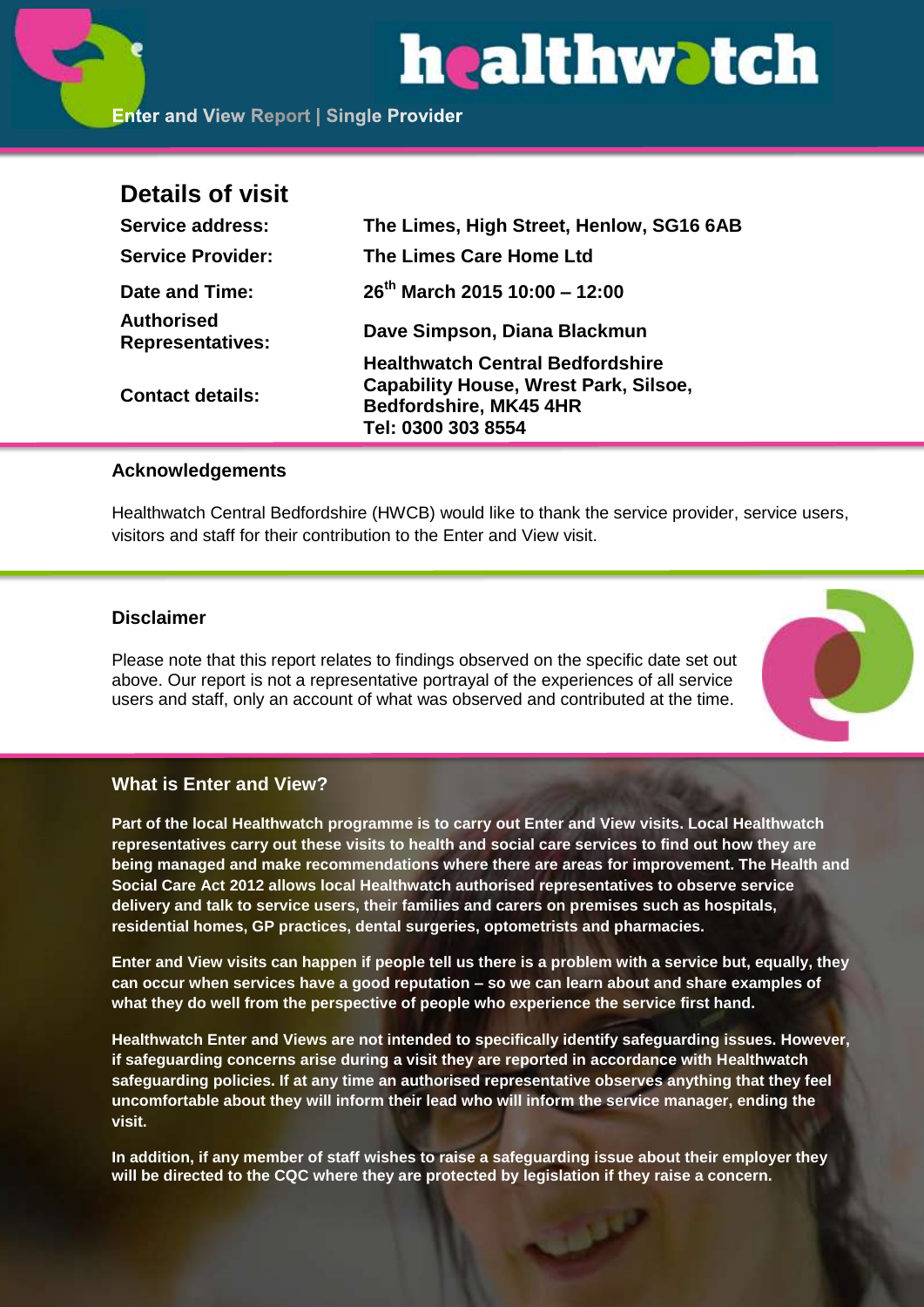#### **Purpose of the visit**

- To engage with service users of care homes and understand how dignity is being respected in a care home environment;
- Identify examples of good working practice;
- Observe residents and relatives engaging with the staff and their surroundings;
- Consult with residents, relatives and staff about their experiences of the environment within the home and how care is delivered.

#### **Strategic drivers**

- Care Quality Commission dignity and wellbeing strategy
- Care homes are a Local Healthwatch priority

#### **Methodology**

#### **This was an announced Enter and View visit.**

On arrival, representatives were met by the Assistant Manager and Deputy Manager who gave a verbal introduction regarding the home, its history, the number of beds and residents, staff etc.

Healthwatch Central Bedfordshire (HWCB) authorised representatives also approached residents at the home to informally ask them about their experience of the home. One family member and several members of staff were also spoken to.

The authorised representatives explained to everyone spoken to why they were there and took notes.

After speaking with the residents and staff, HWCB leaflets were given to the manager to be displayed in the home to enable residents, family members, friends and staff to contact HWCB at any time.



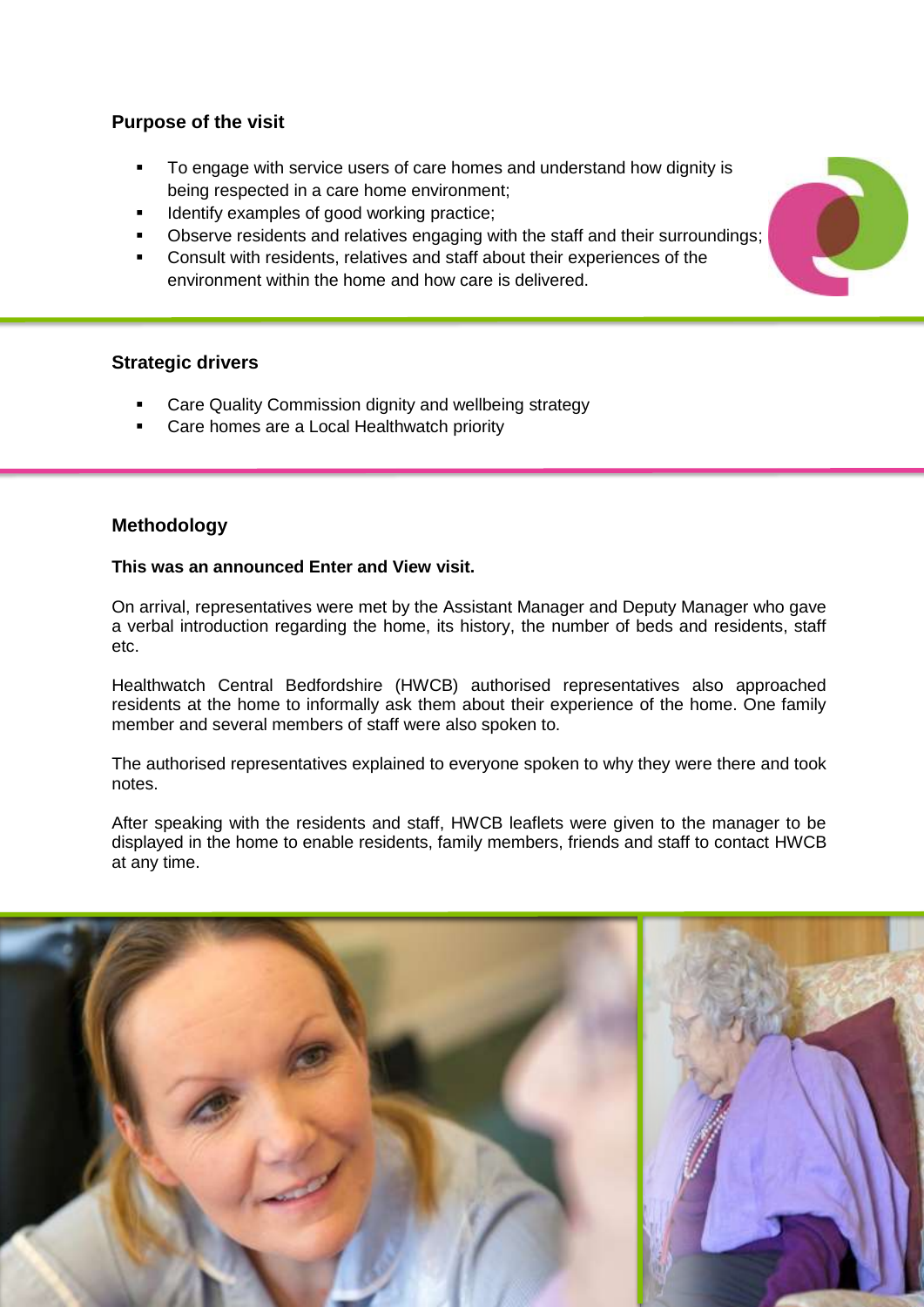#### **Summary of findings**

At the time of the visit, the evidence is that the home was operating to a good standard of care with regard to cleanliness, dignity and respect.

- $\triangleright$  On entry, HWCB representatives were pleased to see the Healthwatch Central Bedfordshire posters displayed.
- $\triangleright$  Residents looked tidy, clean and well cared for, representatives saw no evidence of dignity not being respected.
- $\triangleright$  Residents spoken to were generally happy with the meals; the menu appeared to be balanced and nutritious and mealtimes were suitable for the residents. Residents could also choose where to take their meals.
- $\triangleright$  There was clear evidence of social activities, with photographs of visiting entertainers and activities displayed on the activities board. The residents spoken to were given the option of taking part in organised activities along with their relatives.

The Deputy Manager advised representatives that the current capacity of the home is as follows:

- $\geq$  28 beds, with three currently unoccupied.
- $\geq$  24 rooms are single occupancy with two doubles.
- $\geq$  24 rooms are en-suite.
- $\triangleright$  One bed is available for respite care.
- $\triangleright$  One rehabilitation bed was being used at the time of the visit.
- $\triangleright$  Care categories of residents include those with mild memory loss, dementia and Korsakoff's syndrome.
- $\triangleright$  The youngest resident is 52 and the oldest is 98.
- $\triangleright$  There are currently two bedbound residents.
- $\triangleright$  Four carers are on duty in the morning, three carers in the afternoon, and three carers at night.

#### **Results of Visit**

#### **Environment**

On entry, representatives found the environment to be clean, warm, light and airy. The atmosphere was 'neutral' in that there were no apparent smells, good or bad. The home, which is a family-run business, is currently undergoing a programme of redecoration and refurbishment in the original building which dates from the mid-1800s. This part of the home also contains a 'quiet' lounge and a dining area.

A large modern extension was added at the rear of the original building in 2001 which is surrounded by a decking walkway/veranda which is accessible by residents including those in wheelchairs. The decking area overlooks a large garden and pond stocked with Koi Carp which also has an excellent view over the surrounding countryside. This part of the home has a large communal lounge room which was in full use at the time of the visit.

#### **Promotion of Privacy, Dignity and Respect**

All residents seen at the time of the visit appeared to be well dressed and cared for. Representatives were advised that each resident has a key worker who also works with the family.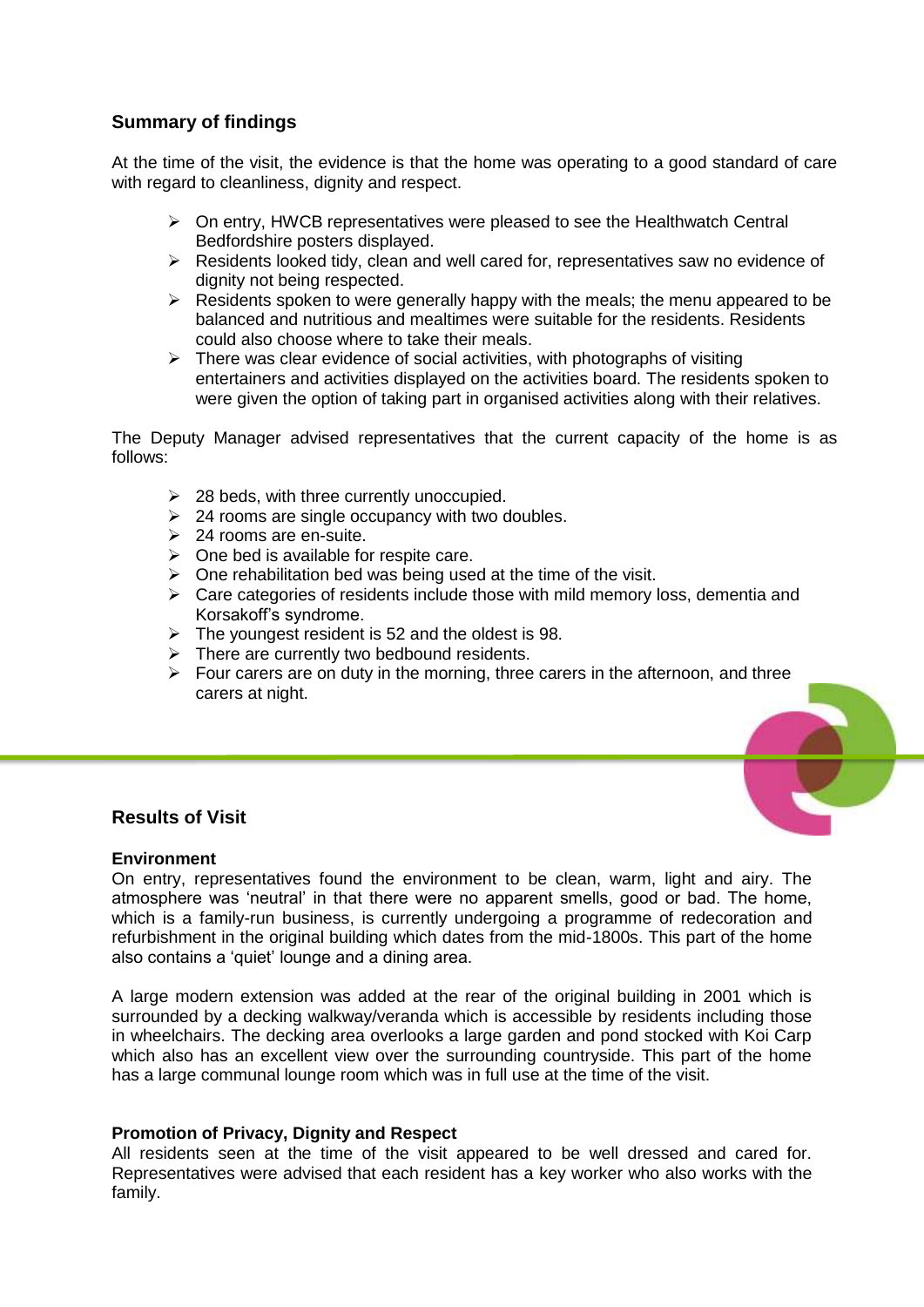HWCB representatives were advised that all bed linen is changed regularly or as necessary. Each residents individual care plan is kept in the office, available for residents and/or their family to view on request.

Representatives were advised that the home facilitates the following visiting services:

- $\triangleright$  Hairdresser weekly.
- $\triangleright$  Chiropodist six weekly.
- $\triangleright$  Mobile Dentist every two months.
- $\triangleright$  Optician Vision Call, three to six monthly.

#### **Promotion of Independence**

Residents are encouraged to bring their personal possessions, photographs, pictures, ornaments and small pieces of furniture, including televisions, to create familiar surroundings.

All residents are offered the opportunity to be involved in social activities organised at the home. Relatives may also be included in the majority of activity planning.

#### **Interaction between Residents and Staff**

HWCB representatives spoke with residents in the communal areas. The residents spoken to stated they were comfortable in the home and quite happy. The residents appeared to be pleased with the care received.

Representatives observed staff members engaging with residents and calling them by their first names.

#### **Residents**

The most important aspects of the home, according to some residents, were feeling warm, safe and secure and the friendliness of staff.

Representatives were advised that residents are all registered with Larksfield GP Practice. A GP visits monthly to review all residents, but also visits the home whenever necessary outside of the monthly schedule. District Nurses visit twice weekly and each resident has a pink folder in their room for the District Nurse to keep notes and observations.

Residents' medication is issued by two staff members one of whom is an advanced medication trained senior, with one member remaining with the resident while the medication is taken, although this was not witnessed by representatives.

Care Plans are kept in the office, and also contain a 'likes and dislikes' page for each resident and DNR notices. Care Plans are reviewed every three months internally and every six months with relatives and clinicians.

#### **Food**

The daily menu is managed on a four week cycle and appears to be comprehensive, with specialist diets, (religious, medical, diabetic etc.) catered for. The menu is displayed on a large board and is also available pictorially if needed. All food is prepared and cooked on site in the well-equipped kitchen. The home has a Food First certification and also has regular contact with a dietician.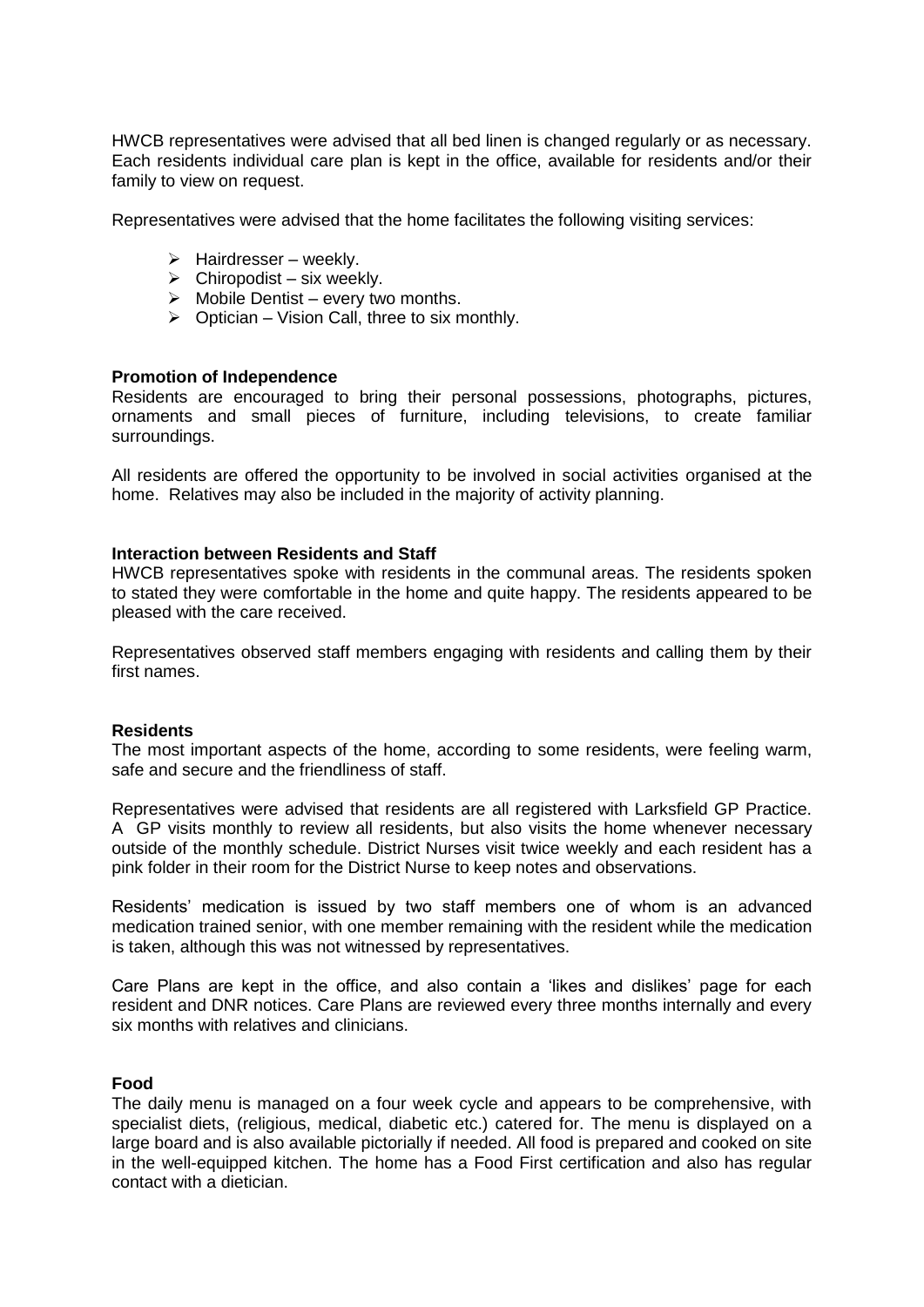Representatives witnessed residents and relatives being offered refreshments including fortified milk shakes and being served lunch during the visit. They were informed by several residents that tea and biscuits are available '*at almost any time'*.

The residents appeared content with the care they received at mealtimes and were able to choose where to take their meals. HWCB representatives were advised that if residents choose to take their meals in their rooms, food observers ensure that the food is consumed and that portion sizes are correct.

The residents, which representatives spoke to, all thought the standard and variety of food served was very good.

#### **Recreational activities/Social Inclusion/Pastoral needs**

An Activities Co-ordinator organises events to involve residents and their relatives as much as possible. The communal lounge is used for the majority of activities. During the visit residents were observed using the lounge, listening to music and reading newspapers. There was no evidence of residents being forced to take part in activities; it is optional for all residents.

Representatives were advised by both staff and residents that activities included Bingo, festive cake baking, visiting entertainers and animals, and musical/choral sessions. There were also trips organised outside of the home, including visits to the local stately home, the seaside and to Lavender Fields. The home has Wi-Fi connection and two laptops are available for residents to use.

HWCB representatives were also advised that the home has recently set up 'The Limes Fun Club' for people with learning disabilities. Many activities are available including organised trips out to the cinema, zoo, parks and swimming plus breakfast and lunch. The home charges for trips out which vary according to the timetable.

Representatives were informed that the local Roman Catholic priest visits the home regularly and one resident attends the local church every week. Other residents can be escorted there and to the local shops.

#### **Involvement in Key Decisions**

Representatives were advised that meetings with residents and relatives are held every six to eight weeks, although relatives' attendance is poor. Contact with relatives is maintained via email and the bi-monthly newsletter. The home operates an 'open door' policy for relatives to approach management whenever they visit the home. The main purpose is to give both residents and their relatives the opportunity to raise any issues and/or concerns.

One particular long term resident acts as a spokesperson for all the residents who can also be approached by relatives who wish to raise any issues or concerns. This resident explained to HWCB representatives that he will speak on behalf of residents and their family members, directly to the management team at the home, to help resolve any issues or concerns or highlight areas that need improvement. This resident advised HWCB representatives that he was very happy at the home, the care provided to all the residents was excellent and added that all staff at the home are friendly and caring.

#### **Concerns/Complaints Procedure**

The manager, residents, relatives and members of staff all confirmed there is a complaints procedure which is sent to all families, although no-one spoken to mentioned having used it.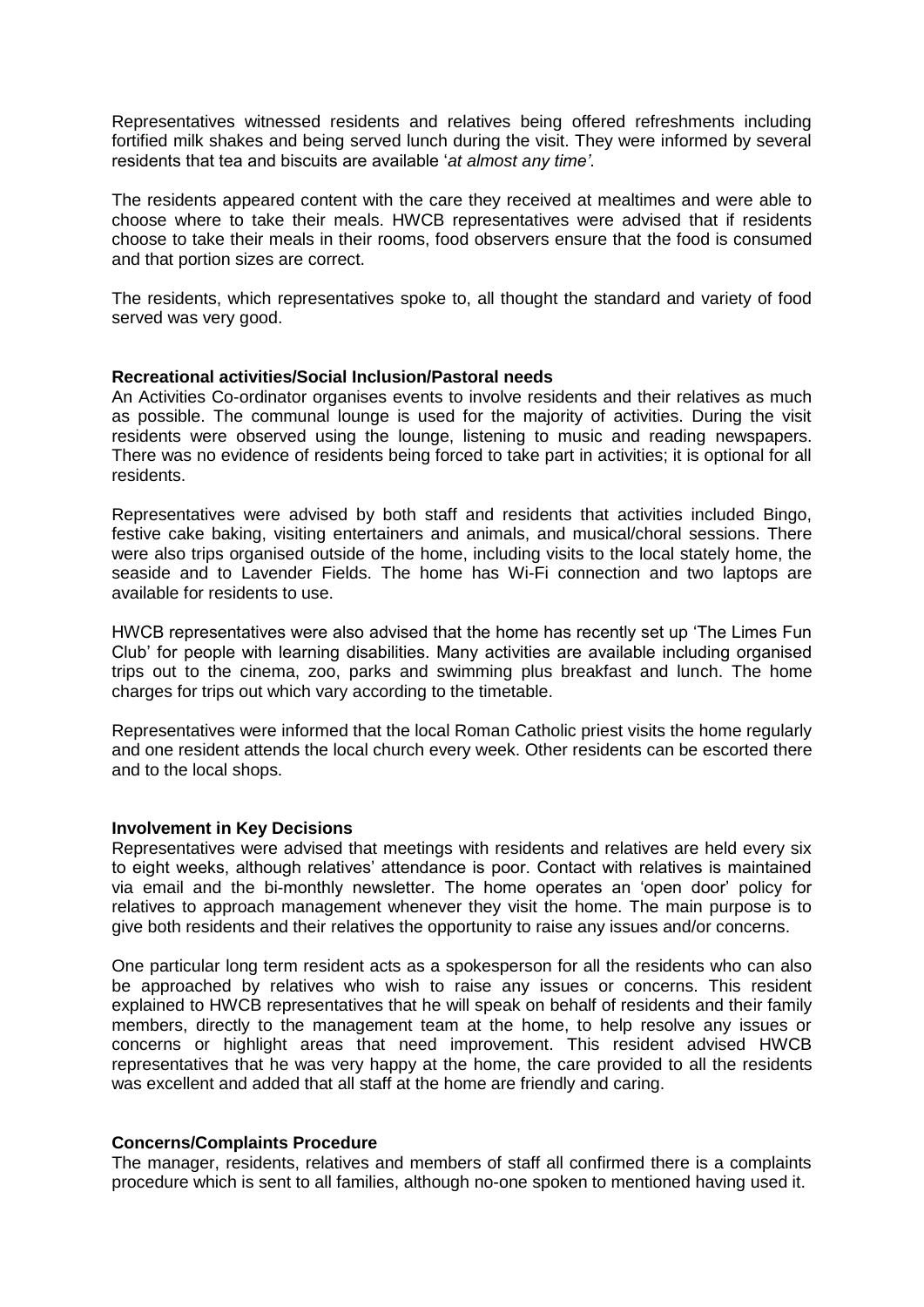#### **Staff**

A total of 27 members of staff are employed, including carers plus one activities coordinator (who attends for five hours at the weekend and also does the hairdressing), kitchen staff, one administrator, three cleaners and maintenance staff.

When bank (Agency) staff was required due to staff absence, the home was concerned with continuity of staff for their residents. To mitigate against this, the home has recently set up their own 'agency' of care staff, who are also available to work in other care homes. This ensures a degree of continuity of care for residents.

All staff seen and spoken to during the visit were friendly and helpful to the representatives and to the residents they were observed interacting with. All the staff, observed speaking to residents, clearly knew them well, using their first names.

The staff appeared to be well trained and representatives were confident the residents were well cared for. The Deputy Manager is the trainer and also the Dignity Champion.

HWCB representatives were advised that residents' medication is distributed by a medication trained carer at all times although this was not witnessed. Representatives were also advised that DNRs (Do Not Resuscitate) notices (if appropriate) are kept within each residents care plan.

Staff training is delivered internally which includes the following:

- $\triangleright$  Health and Safety
- **▶ Challenging Behaviour**
- $\triangleright$  Moving and handling
- $\triangleright$  Safeguarding (SOVA)
- **Emergency First Aid**

#### **Visitors and Relatives**

Representatives observed family members visiting residents in the home. The family members, representatives spoke with, were appreciative of the care given to their relatives.

The Healthwatch Central Bedfordshire notice was displayed in the care home advising relatives of the visit; however Healthwatch Central Bedfordshire was not contacted directly by any relative prior to or since the visit to the home.

Subsequent to the visit HWCB also interviewed one family member by telephone, at their request, who could not attend at the time of the visit. The relative was very positive about the care delivered at the home by staff and the treatment their relative was receiving.

#### **Additional Findings**

The management of the home is attentive to any suggestions for improvement and voiced innovative plans and ideas for the future of the home.

There is a large fish tank in one of the recreation areas which looks very unsightly, dirty and unhygienic. HWCB representatives were advised that the tank became 'contaminated' and is currently devoid of any fish.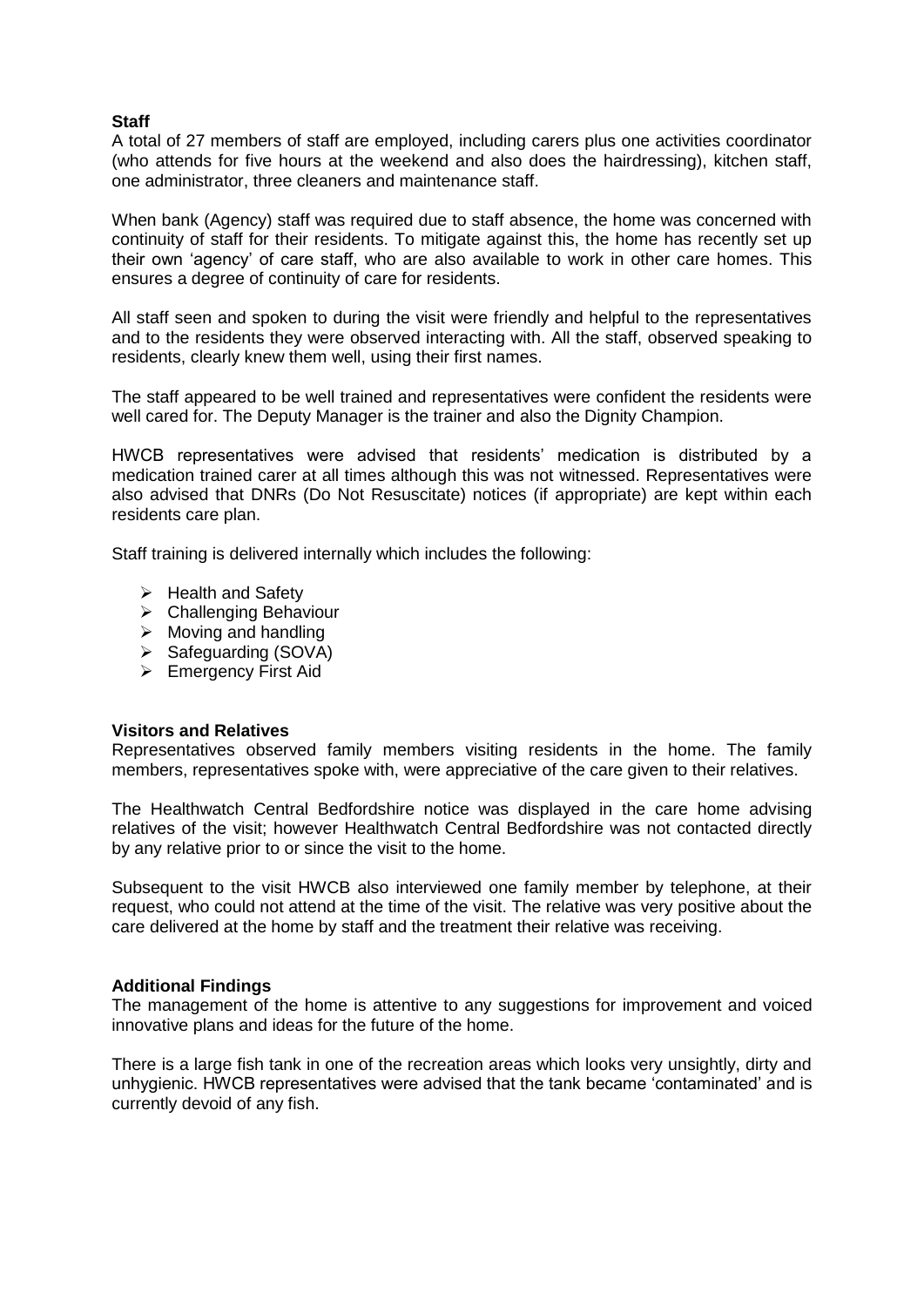#### **Recommendations**

This report highlights the good practice that was observed and reflects the resident's and relative's satisfaction with the care and support provided.

- $\triangleright$  HWCB would recommend that the large fish tank mentioned above is either thoroughly cleaned or reinstated/restocked, or removed from the occupied areas of the home as a matter of urgency.
- $\triangleright$  HWCB also recommends continuation of the redecoration of the home with a view to improving the living environment and atmosphere for residents and family members.
- $\triangleright$  Healthwatch Central Bedfordshire recommends that this report is shared with the residents of The Limes, their family members and staff and to advise that if they should wish to contribute any additional comments about the report, to contact Healthwatch Central Bedfordshire direct on 0300 303 8554.